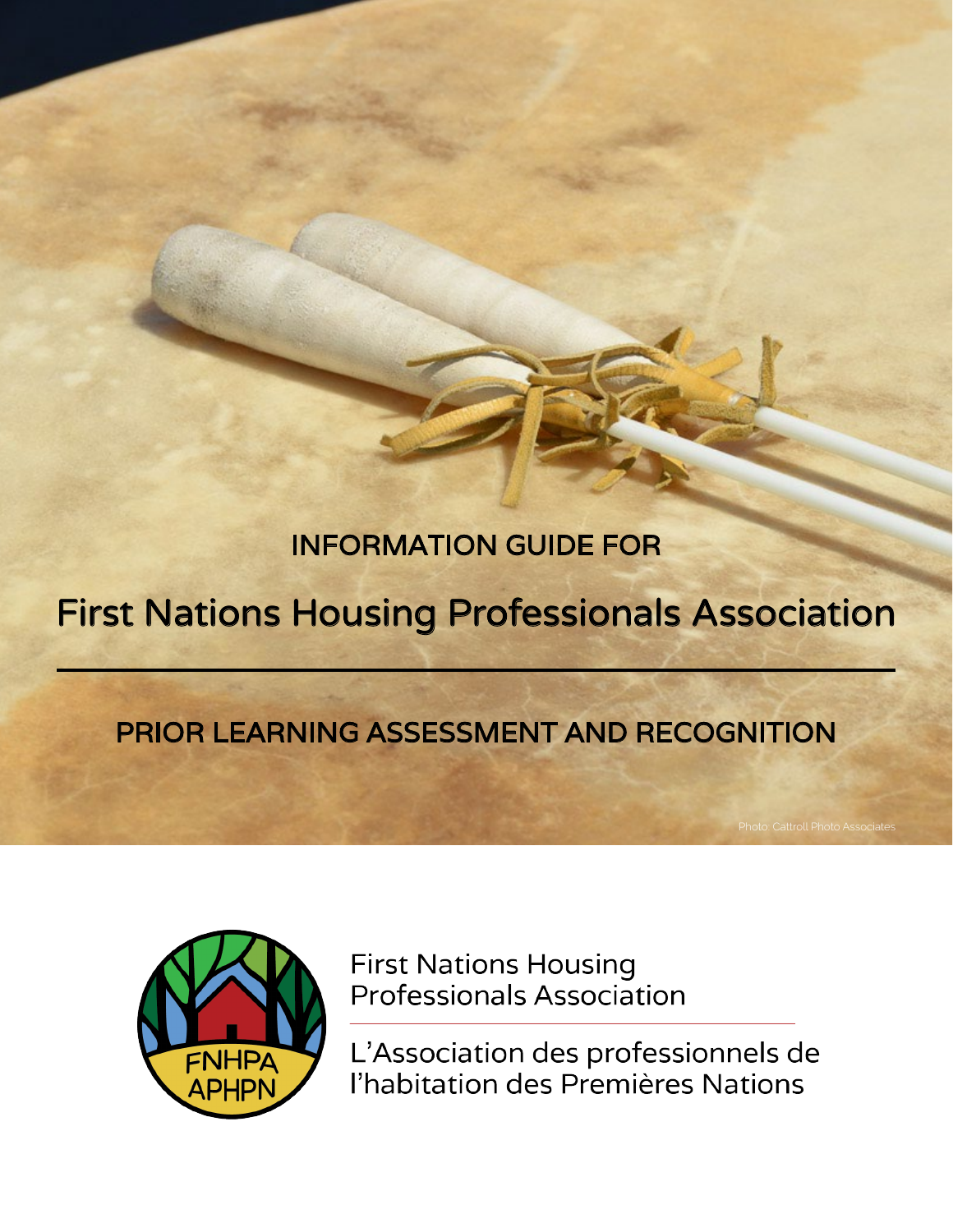



The certification standards provide for a Prior Learning Assessment and Recognition (PLAR) process as an alternative path towards certification as a housing professional.

Candidates with seven or more years of practical housing management experience gained in a First Nations environment may take the Prior Learning Assessment and Recognition (PLAR) path to professional certification.

The PLAR path requires completion of a portfolio which will be reviewed by assessors who will look for evidence that the Candidate is competent in at least 80 percent of the FNHPA competencies.

Prior to December 31, 2022, Candidates who meet the portfolio evidence will be exempt from the Professional Examination. After this date successful PLAR Candidates will be required to write the Professional Examination.

This guide has been developed to assist those interested in pursuing the PLAR path.

PLAR affords individuals an opportunity to achieve credit toward certification based on past experience, professional development and education. The PLAR path requires Candidates to:

- Have a minimum of seven years of housing management experience in a First Nations Environment and provide evidence of the experience.
- Complete the Competency Self-Assessment and identify educational and work experience they may need to develop prior to submission of the PLAR Portfolio.
- Engage in further educational or experiential development, if necessary.
- When the targeted development is completed (if necessary), develop a PLAR Portfolio based on the information provided in the PLAR Portfolio Development Guide.
- Have the PLAR Portfolio demonstrate the equivalencies to the competency standards. This will include a listing of post-secondary and other qualifications, e.g. university degrees and professional qualifications and matching academic courses and work experiences to the required competencies.
- Provide letters from two sponsors.
- Request a PLAR Portfolio Assessment by submitting the required documentation and remitting the required fee to FNHPA.
- Upon notice of the PLAR Portfolio Assessment review, complete additional educational and work experience as identified, and resubmit with new evidence to demonstrate that competency deficiencies have been met.

When all requirements have been met and candidates are eligible for professional certification, the professional designation will be granted.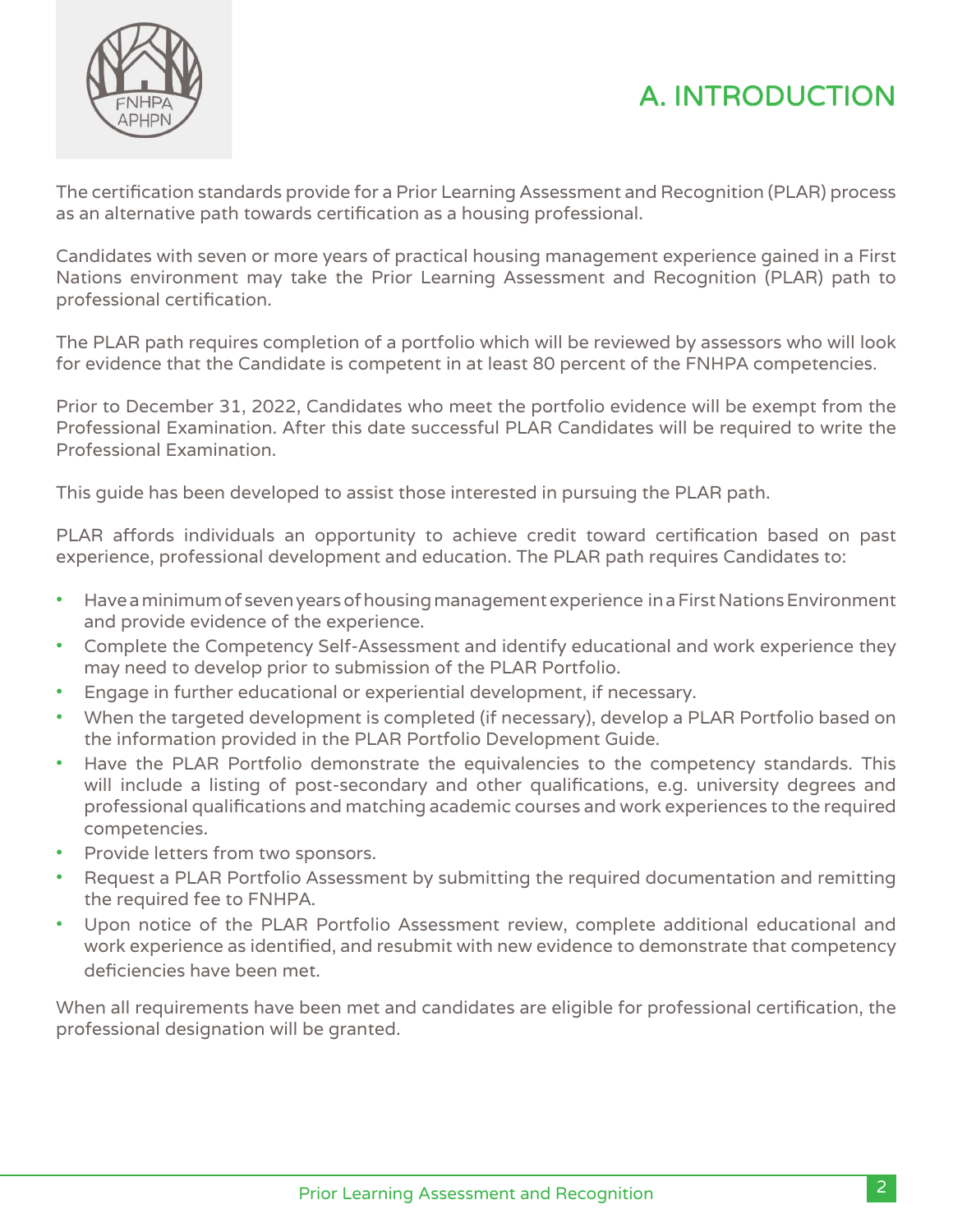

## B. FREQUENTLY ASKED QUESTIONS ON PORTFOLIO ASSESSMENT

### What is a Portfolio?

A portfolio is a record of your learning from educational, work and personal experience. It is developed by you to support your claim of competence and credit toward being accepted as a candidate member.

### What is PLAR Portfolio Assessment?

Upon receipt, the FNHPA shall assign two (2) qualified and unbiased assessors to determine if your portfolio demonstrates the equivalent experience and education required to meet the required Competency Standards for acceptance as a candidate.

### What should my PLAR Portfolio contain?

More detail follows in the sections that follow, however, a brief overview of items your portfolio must contain includes:

- A letter of introduction that briefly introduces you
- A copy of your completed Competency Self-Assessment
- A completed Evidence Grid for each of the competencies you are seeking advanced standing for
- Evidence to prove the competencies you are applying for, such as: descriptions of the activities you have undertaken at your place of employment; any courses, professional development, or self-directed study which you have taken; evidence from supervisors, clients, colleagues and others about your skills and abilities related to the competency for the advanced standing you are applying for.
- A resume that demonstrates the seven years of housing management experience.
- Related Job Descriptions
- Evidence of related education.
- Letters from two sponsors.

Portfolio assessments will be based on submitted materials only. Assessors will not consider portfolios which direct them to websites or public documents in order to access materials.

### Who are the assessors?

Assessors are experienced professionals with a sound awareness of the competency standards and training in the assessment of portfolios. The assessors follow a guide and evaluate each submission according to the national competency standards.

### What fees are required to submit a portfolio?

Your portfolio submission must be accompanied by a completed Request for Portfolio Assessment application form and payment by cheque, payable to the FNHPA in the amount of \$650 plus applicable taxes.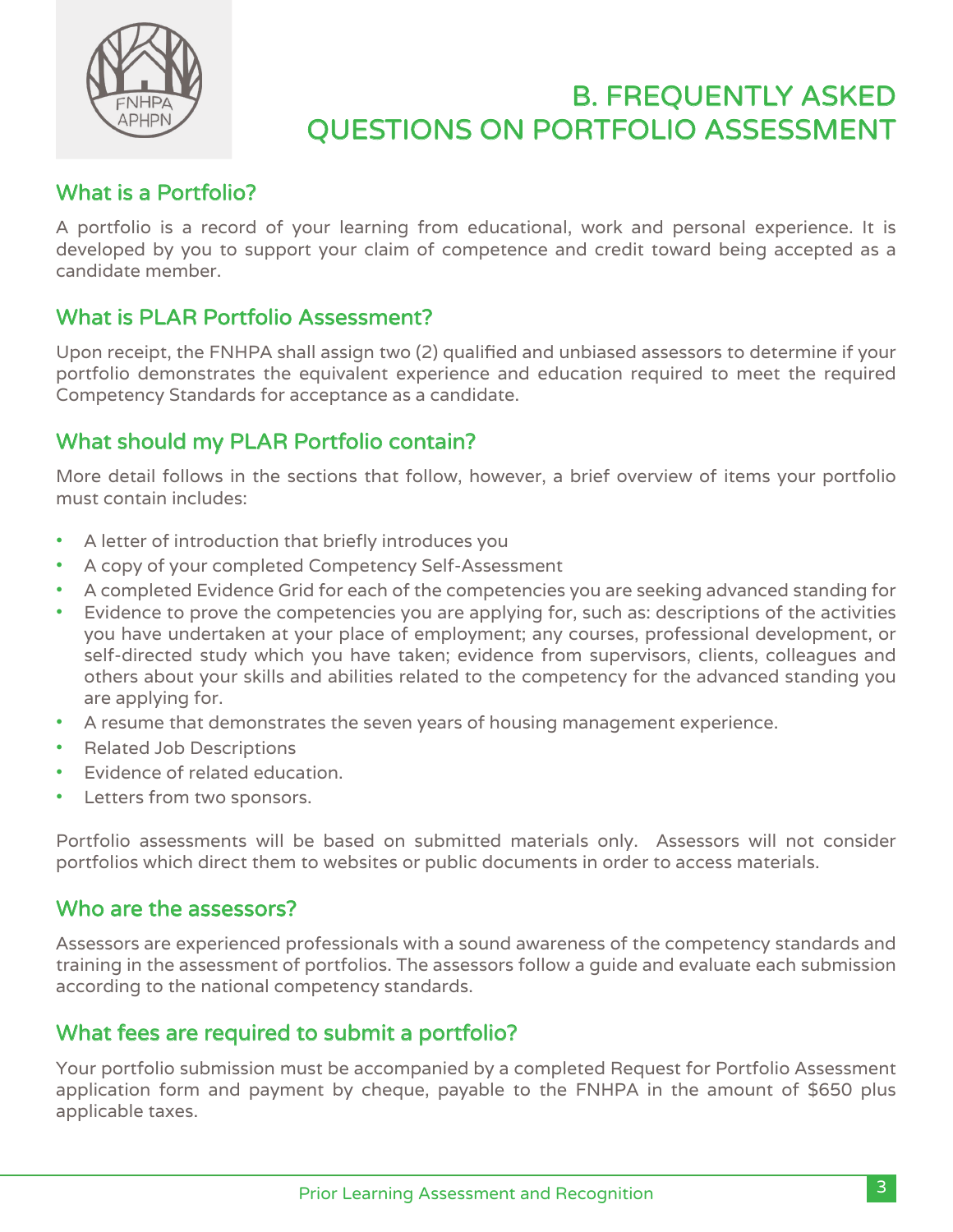

### How will I find out the results of my portfolio submission?

The results of your portfolio assessment will be communicated to you in writing once your portfolio has been reviewed. Portfolios are assessed once per month. Where competency deficiencies are noted, you will be required to obtain equivalent experience and/or education. Upon meeting the noted requirements you can resubmit your application and revised portfolio.

### What can I do if I am unsatisfied with the decision made by the assessors?

Your portfolio is reviewed by two assessors. If the assessors disagree, it is sent to a third assessor for a final decision. If you are unsatisfied with the decision made by the assessors it is up to you to obtain the necessary evidence and resubmit your portfolio.

## How many times can I make a submission?

Applicants pursuing PLAR will be allowed up to three portfolio submissions. Appeals for a fourth submission will be sent to the Education and Certification Committee for consideration.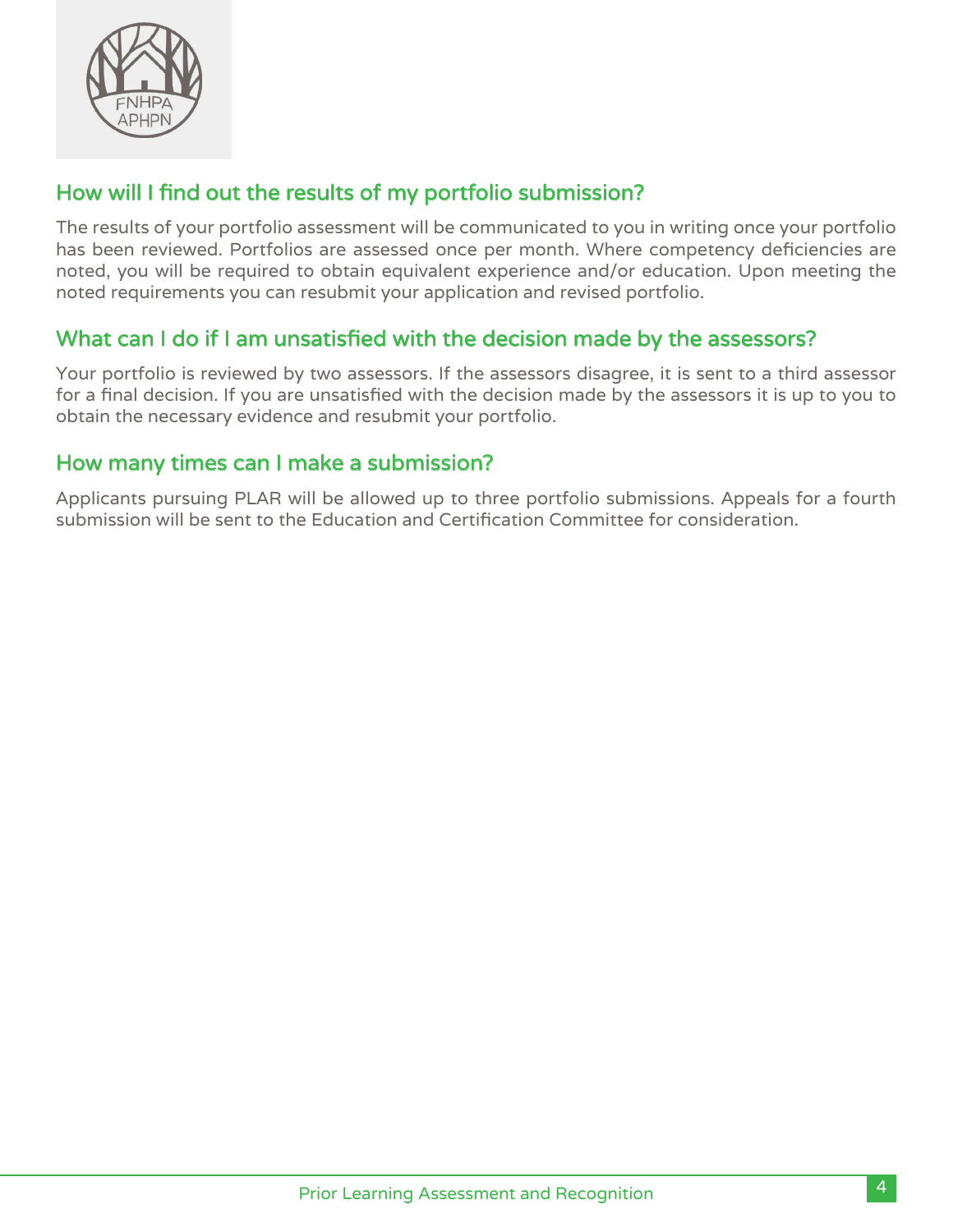



### Self-assessment

All applicants who apply for PLAR must have a minimum of seven years of housing management experience which can be properly documented.

Preparing a portfolio takes a significant amount of time and effort. It stands to reason, then, that your first step should be a self-assessment of your competencies against those required for certification. Doing so may result in your finding that the PLAR approach to certification is not appropriate in your case or you are not ready to submit and require additional development. To do so, complete the Competency Self-Assessment and follow the instructions to complete your self-assessment.

### Portfolio Approach

Your portfolio is reviewed by two assessors. If the assessors disagree, it is sent to a third assessor for a final decision. If you are unsatisfied with the decision made by the assessors it is up to you to obtain the necessary evidence and resubmit your portfolio.

- Take a look at your completed competency self-assessment and evidence grid to familiarize yourself with the competencies and knowledge you need to demonstrate to those who will assess your portfolio
- Identify the appropriate sources of evidence (transcripts, correspondence, certificates, work projects, etc.) you need to support your demonstrated competencies
- Gather the evidence
- Review your portfolio with a professional housing manager or a colleague a second set of eyes is often prudent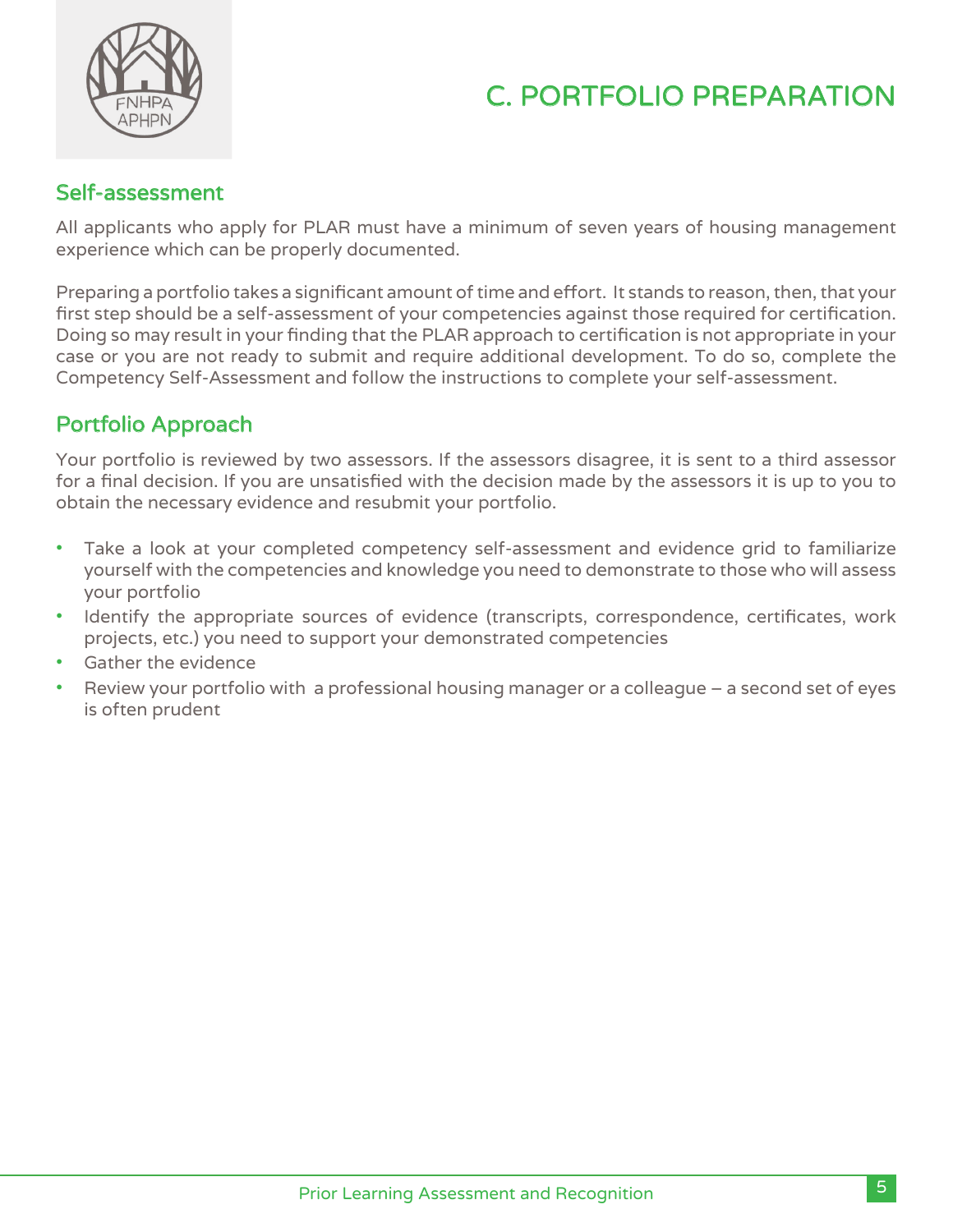

# 14 TIPS TO HELP BUILD A PORTFOLIO

- 1. Approach building your portfolio as you would a resume and/or preparing for a comprehensive job application.
- 2. Make it look professional and organized. A well-organized portfolio will demonstrate your competencies more effectively.
- 3. Be thorough and accurate by providing the necessary background information.
- 4. Give numbers, show results, give facts; not opinions or impressions.
- 5. Be succinct, yet descriptive. Remember you must demonstrate your mastery of the competencies.
- 6. Avoid information that does not add to your claim.
- 7. In general, quality is better than quantity.
- 8. Show your mastery of the competencies read the competencies to make sure your evidence demonstrates your mastery of them.
- 9. Try not to duplicate information unless it is necessary.
- 10.Use the Competency Self-Assessment and Evidence Grid as a tool to refer to supporting documentation which applies to more than one competency.
- 11.We recommend no more than three pages of evidence for each sub competency.
- 12.To keep your submission manageable and within the page limitations, you may want to provide a summary list, with a brief point form description for work related reports and projects that support your claim instead of including full documents – the Assessors will request more detail as necessary.
- 13.Providing evidence for education or professional development can be more concrete. For example, course descriptions, transcripts and program outlines can be useful as evidence.
- 14.Providing evidence for professional experience will require additional details to demonstrate your competence such as report summaries, job descriptions, and a summary of special projects, letters of reference and performance appraisals for example.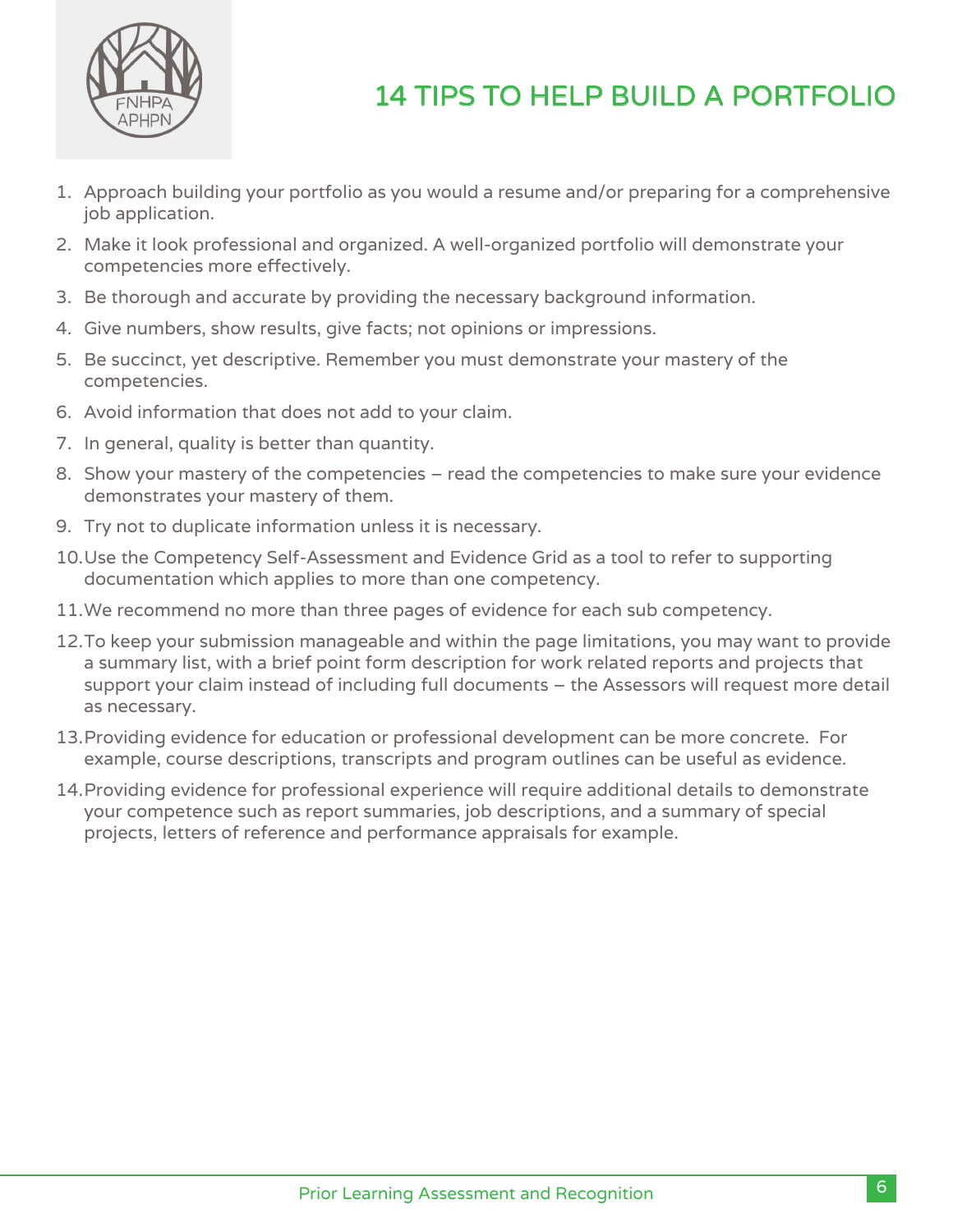# D. PORTFOLIO DEVELOPMENT



## Organize your Portfolio

It is important that your portfolio be compiled in a professional and organized manner – this will help us ensure that the assessors are able to assess it promptly, fairly and objectively. Please follow the Portfolio Format Guidelines (see next section) to avoid unnecessary delays in processing your submission. Your goal should be an easy to follow format in which evidence is clearly labelled. And, of course, evidence should be directly mapped to the appropriate competency on the Competency Self-Assessment and Evidence Grid.

## Submitting your Portfolio Checklist

- cover letter summarize the goal of your submission and your involvement in housing management related to your PLAR submission
- the request for Portfolio Assessment form (Appendix A)
- portfolio with the Competency Self-assessment and Evidence Grid and related attachments to demonstrate academic courses and experiences to the competencies
- assessment fee
- resume to support the seven years of practical housing experience
- copies of transcripts
- detailed and current job description if applicable
- additional supporting documentation and evidence
- letters from two sponsors

## Portfolio Format Guidelines

- use a maximum of three pages of evidence per sub competency
- limit your portfolio to 60 pages or less
- place your portfolio in a word or PDF file with appropriate sections

## Documents to Submit

- copy of your portfolio and cover letter in word or PDF files
- a Request for Portfolio Assessment and payment of the Assessment Fee of \$650 plus applicable taxes

## Supporting Documentation and Evidence

- is relevant to the competency you are requesting credit(s) for
- has met most of the criteria for each credit you are applying
- has not breached confidentiality of any sensitive information
- follows the guidelines of three or less pages of evidence per sub competency
- is laid out in a clear and consistent way
- is easy for assessors to understand and follow when assessing your portfolio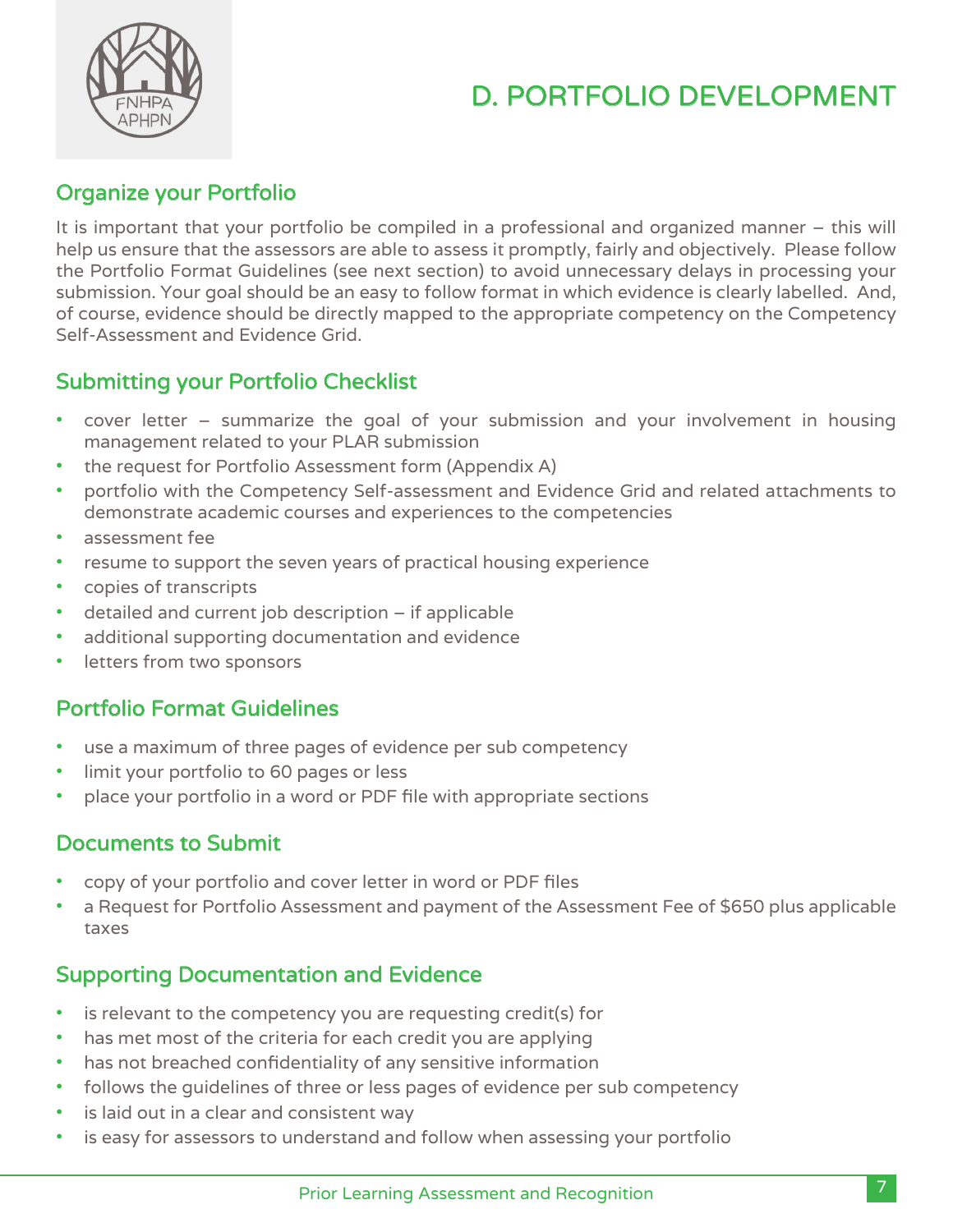

# E. EVIDENCE FOR YOUR PORTFOLIO

Competence is being able to perform to the professional standard. Your evidence must demonstrate that you can apply this knowledge. The amount of evidence required will depend on a number of factors. Minimum would be two items of evidence per competency, provided this met the competency criteria outlined within the evidence grid for each competency. A single item of evidence is unlikely to demonstrate your competence in a particular area unless it is a course or a significant project, in these cases provide the course outline or project information. A number of items collected over a period of time may be required.

### Submitting your Portfolio Checklist

Knowledge and application are critical to competent performance. You must be able to demonstrate that you have the appropriate supporting knowledge and understanding related to the competencies. The assessors may want to ask you some questions when you submit your portfolio to verify knowledge and understanding relating to the competencies which you are seeking. We will notify you if further information is required.

### Authenticity of the evidence in your Portfolio

The assessors must be sure that all of the evidence is your own work. It may be necessary for the assessors to ask questions about the evidence that you have provided or to collect further evidence in order to confirm that the content of your portfolio is authentic. For multi-member project teams it is important to clearly identify the work that was produced by you.

### Letter of Competency Verification

In some cases a Letter of Competency Verification would help confirm the authenticity of your evidence. Letters of Competency Verification can provide an indirect, authenticated account of your performance as it relates to the competencies. They may be collected from colleagues, supervisors, managers, customers or suppliers. The Letters of Competency Verification should:

- be specific to the competencies in question
- give a brief description of the circumstances and context of the observation
- give a brief description of the background and
- qualifications of the individual (Verifier) signing your Letter of Competency Verification and the relationship of the Verifier to the Candidate
- give a brief background of the observed activity
- identify aspects of the competencies demonstrated and how this relates to the competency being requested

Letters of Competency Verification may be used in a variety of ways in attesting to your performance. Sometimes they may simply authenticate a piece of work as having been produced by you. In other cases, they may provide an account of your performance in a project and include comment on it in relation to the competencies. It is important that verifiers are familiar with the competencies being assessed, and are able to comment authoritatively on your performance and competence in those areas.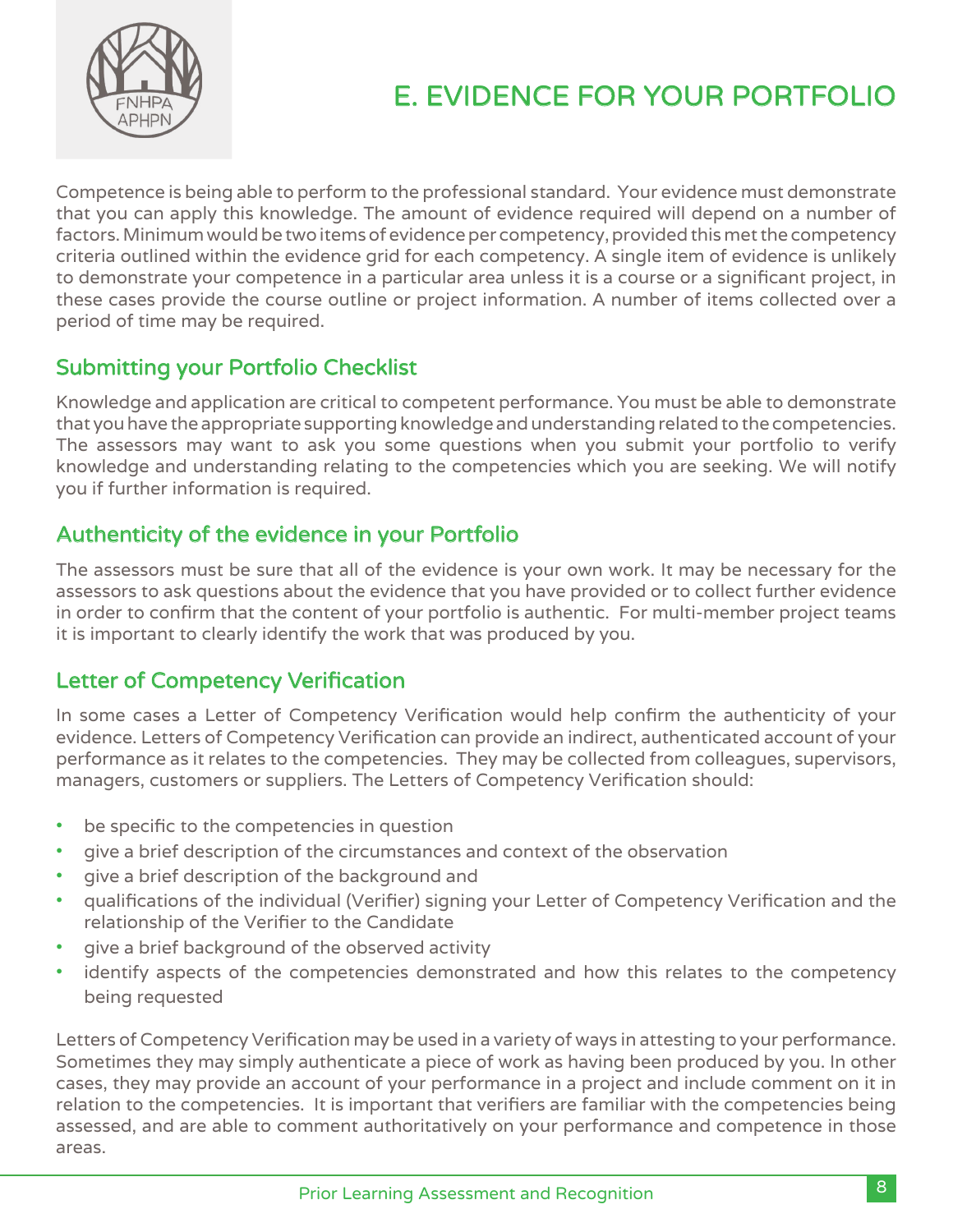

### Sufficient Evidence

Sufficient evidence has been achieved if

- all of the competencies have been correctly addressed;
- your evidence is authentic;
- your performance is consistent and can be demonstrated over a period of time;
- you can demonstrate that you have the relevant knowledge and understanding and can apply it to housing management in a First Nations environment; and
- you have included evidence for each competency sub-domain.

### Types of Evidence

The best practice in the assessment of prior learning indicates that diverse sources of evidence should be used to support one's claim of competence.

| <b>KNOWLEDGE EVIDENCE</b>                                                                                                      | PERFORMANCE EVIDENCE                                                                                                                                                           | <b>EVIDENCE OF PRIOR</b><br><b>LEARNING</b>                                                                                                                                      |
|--------------------------------------------------------------------------------------------------------------------------------|--------------------------------------------------------------------------------------------------------------------------------------------------------------------------------|----------------------------------------------------------------------------------------------------------------------------------------------------------------------------------|
| Gathered from any or all of the<br>following sources:                                                                          | Gathered from any or all of the<br>following sources:                                                                                                                          | Gathered from any or all of the<br>following sources:                                                                                                                            |
| Tests, reports, documents<br>Designs<br><b>Products</b><br>Projects or assignments<br>Testimonials from employers<br>/teachers | observation in workplace<br>$\bullet$<br>workplace examples<br>Simulations<br>$\bullet$<br>Skill tests<br>Job description<br>Performance appraisal<br>٠<br><b>Testimonials</b> | Certificates, diplomas<br>Transcripts<br>Course outlines and<br>descriptions related<br>to housing services<br>management<br>Workshop and conference<br>Outlines or descriptions |

The evidence you provide could be categorised into five different areas within the Competency Self-Assessment and Evidence Grid. Examples for each category are provided as a guideline only:

- Educational: transcripts, certificates, course descriptions
- Projects and Reports: course tests, projects, assignments or strategies
- Professional Experience: workplace products or assessments, job descriptions, work history, resume
- **Letters of Verification**
- Other (publications, etc.)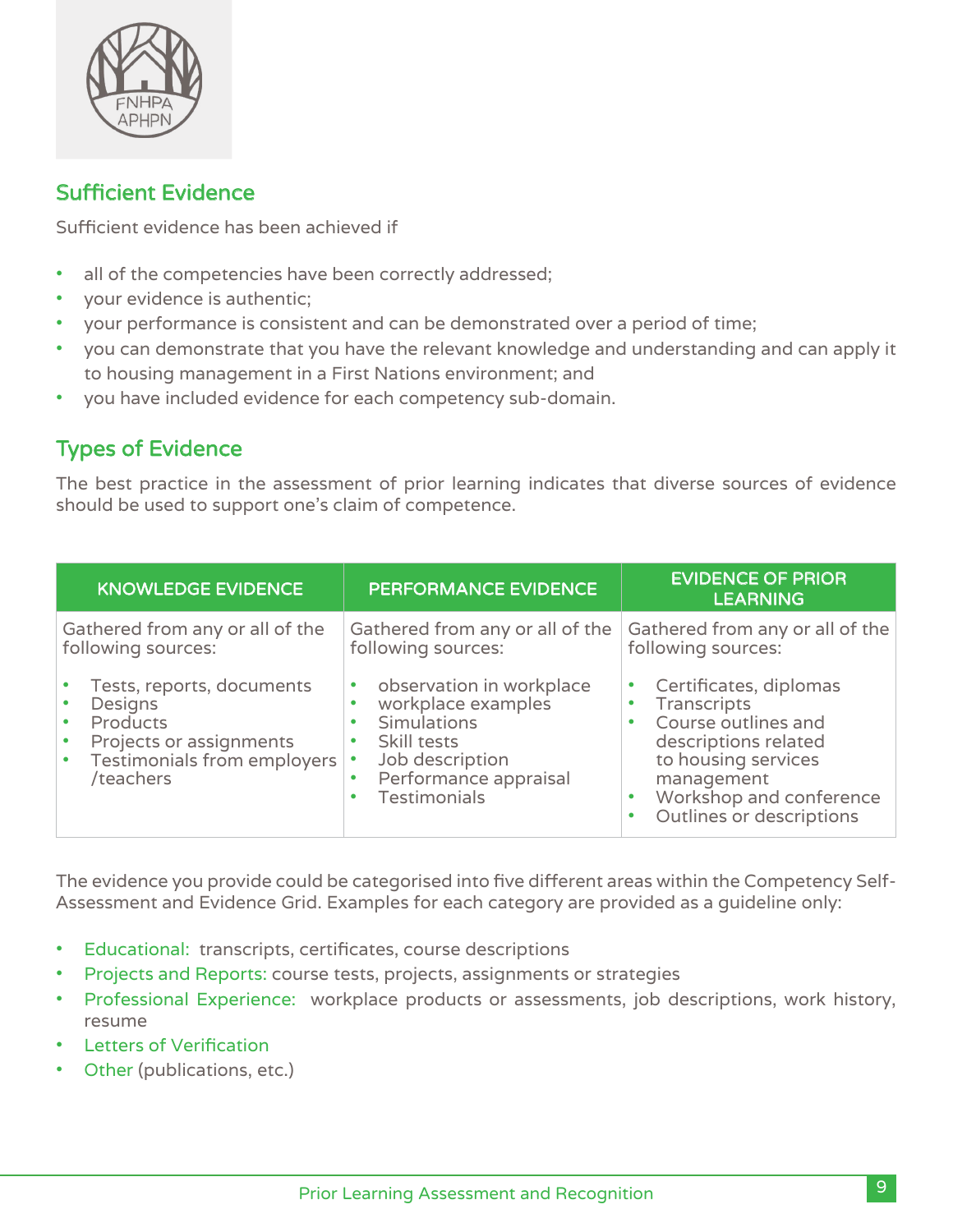

# Example of Evidence to Competency

| <b>COMPETENCY</b>                                                                                            | <b>EVIDENCE</b>                                                                                                                      |  |  |
|--------------------------------------------------------------------------------------------------------------|--------------------------------------------------------------------------------------------------------------------------------------|--|--|
| 1.4 Managing Change:<br>1.4.1. The ability to guide and manage change,                                       | Educational: Successfully completed the U of M<br>course, working with Change 205. See Appendix<br>five for the course description.  |  |  |
| consistent with the vision and values of the<br>organization.<br>i) Implements and sustains positive change. | Professional Experience: I have put in place<br>three new housing programs and adjusted<br>another. Using managing change techniques |  |  |
| ii) Leads staff through stressful or unusual<br>situations and maintains positive morale.                    | disruptions were limited and an orderly<br>transition occurred.                                                                      |  |  |
| iii) Empowers staff to undertake their<br>own problem-solving and organizational<br>improvements.            |                                                                                                                                      |  |  |